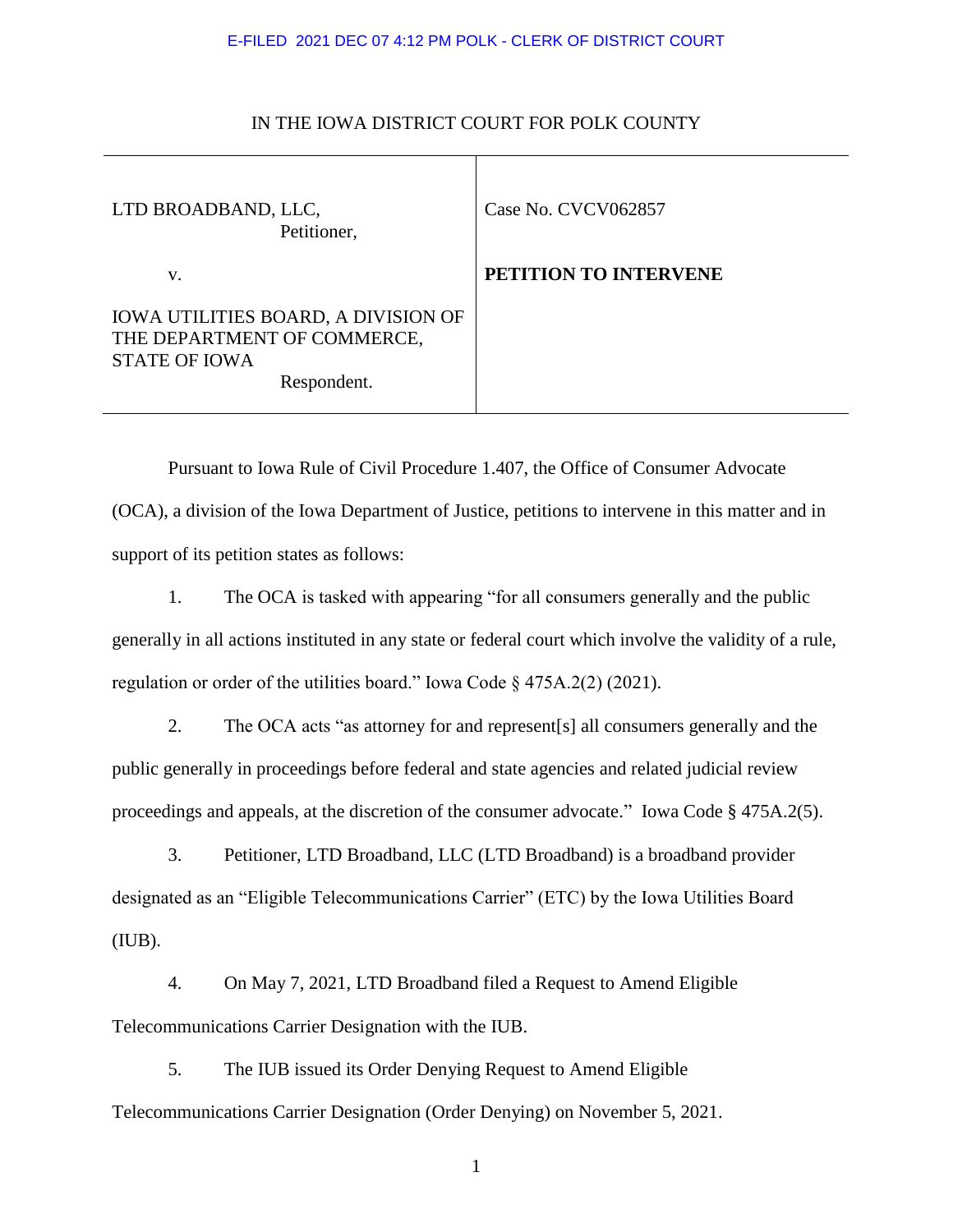## E-FILED 2021 DEC 07 4:12 PM POLK - CLERK OF DISTRICT COURT

6. LTD Broadband filed its Petition for Judicial Review on December 3, 2021.

7. Iowa Rule of Civil Procedure 1.407(1) provides for intervention as a matter of right when: (1) "a statute confers an unconditional right to intervene;" or (2) the applicant has an interest in the subject of the action and the disposition of the action might impair the applicant's ability to protect that interest, unless the interest is adequately represented by the existing parties.

8. OCA believes that it has an unconditional right to intervene in this proceeding. Pursuant to Iowa Code section 475A.2(4), OCA is to "[a]ppear for all consumers generally and the public generally in all actions instituted in any state or federal court which involve the validity of a rule, regulation, or order of the utilities board." This proceeding relates directly to the validity of the Board's Order Denying.

9. In addition, the OCA is a party interested in the subject of this action on behalf of consumers and the public generally.

10. The OCA's interest in representing all consumers and the public generally are not adequately represented by the existing parties. The OCA is the only party that could adequately represent this interest.

11. No party to this action will be prejudiced by the intervention of the OCA.

WHEREFORE, the OCA respectfully requests that the Court grant this Petition to Intervene, and for such other and further relief as the Court deems just and appropriate.

2